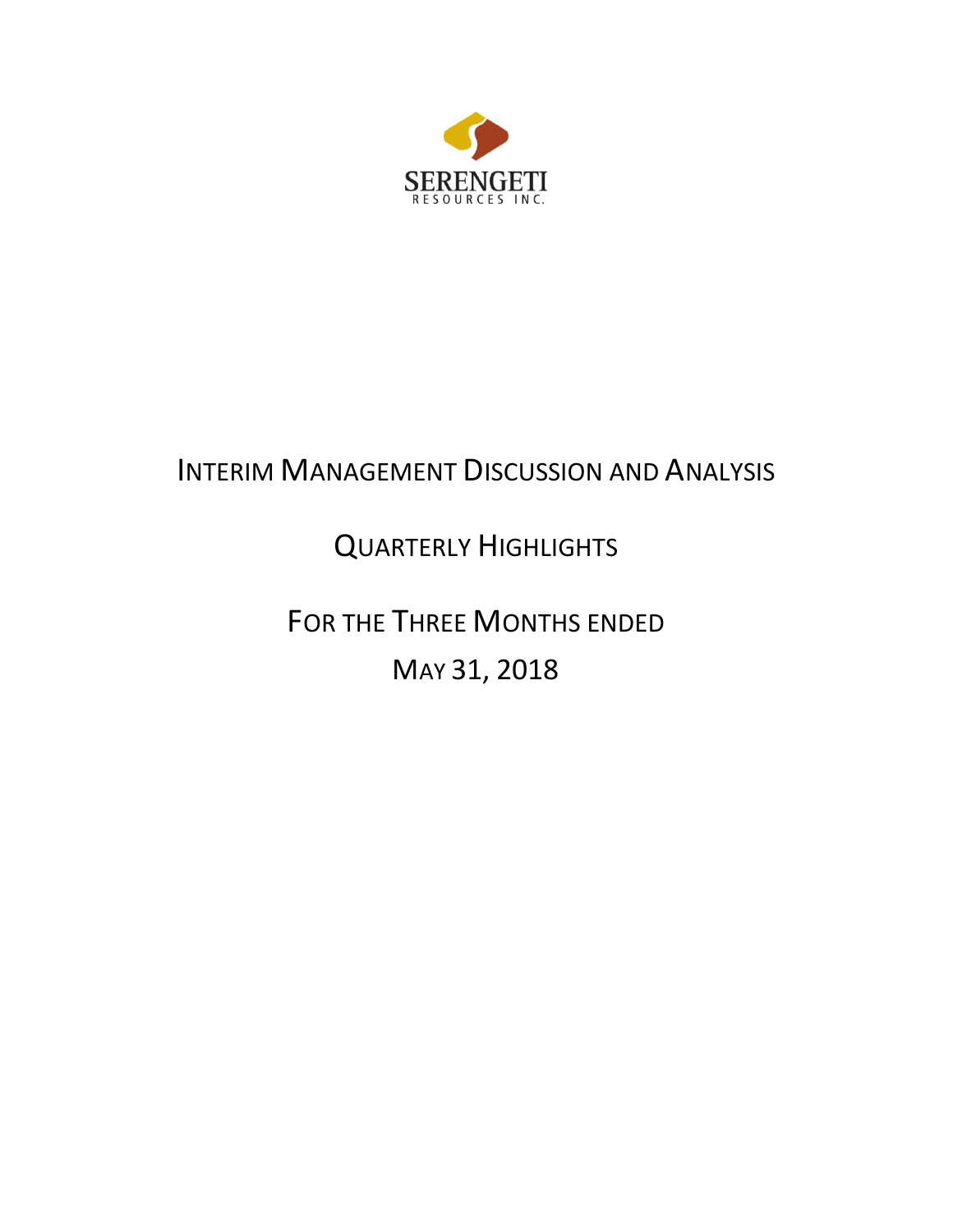#### **INTRODUCTORY COMMENT**

Serengeti Resources Inc. is a junior mineral exploration company listed on the TSX Venture Exchange under the trading symbol "SIR". The Company's exploration strategy emphasizes copper-gold projects in the Quesnel Trough of British Columbia, including the advancement of Kwanika – its principal resource-stage property, which is now held indirectly through its majority shareholding in Kwanika Copper Corporation, a related joint venture company. This Management Discussion and Analysis ("MD&A") is dated July 27, 2018 and discloses specified information up to that date. Serengeti is classified as a "venture issuer" for the purposes of National Instrument 51-102. This MD&A should be read in conjunction with the Company's condensed consolidated interim financial statements for the three-month period ended May 31, 2018, which are prepared in accordance with International Financial Reporting Standards as issued by the IASB applicable to interim financial statements.

Throughout this report we refer from time to time to "Serengeti", "the Company", "we", "us", "our" or "its". All these terms are used in respect of Serengeti Resources Inc. which is the reporting issuer in this document. *We recommend that readers consult the "Cautionary Statements" on the last page of this report.* 

During the three months ended May 31, 2018, Serengeti had two principal areas of focus: advancement of its flagship Kwanika copper-gold resource-stage project located in British Columbia and maintenance of its extensive portfolio of properties in the Quesnel Trough of British Columbia.

# **HIGHLIGHTS**

#### **FINANCIAL CONDITION**

We ended the fiscal quarter with a working capital position of \$320,213 compared to \$315,740 at February 28, 2018. The aggregate improvement in the working capital measure was \$4,473. This amount excludes \$663,913 of prospective additions to working capital expected to be recognized over the next year on the Kwanika project, based on the 10% operator fee.

In July 2018, 427,600 warrants at an exercise price of \$0.05 were exercised for gross proceeds of \$21,380 and 200,000 stock options at an exercise price of \$0.135 were exercised for gross proceeds of \$27,000.

During May and June 2018, Company carried out a warrant exercise incentive program (the "Incentive Program") designed to encourage the early exercise of up to 3,306,000 of its outstanding unlisted warrants (the "Warrants"). The Warrants, exercisable at a price of \$0.15 per common share until August 5, 2018, were originally issued by the Company as part of a unit private placement financing which closed on August 5, 2016. Pursuant to the Incentive Program, the Company offered an inducement to each Warrant holder that exercises their Warrants during a 20 calendar-day early exercise period, by the issuance of one additional share purchase warrant for each warrant early exercised. Each new warrant (the "Incentive Warrant") entitles the holder to purchase one additional common share of the Company for a period of 18 months from the date of issuance of such Incentive Warrant, at a price of \$0.22. In connection with the Incentive Program, 2,200,000 warrants at an exercise price of \$0.15 were exercised for gross proceeds of \$330,000.

In May 2018, 900,000 warrants at an exercise price of \$0.05 were exercised for gross proceeds of \$45,000.

The Company is in the process of completing a Preliminary Feasibility Study ("PFS") on its Kwanika property that is funded by its joint venture partner. In addition, the Company has sufficient cash on hand to fund operations for the next twelve months. The Company's continuation as a going concern is dependent upon successful completion of the Preliminary Feasibility Study on its Kwanika property and its ability to attain profitable operations to generate funds and/or its ability to raise equity capital or borrowings sufficient to meet its current and future obligations. Although the Company has been successful in the past in raising funds to continue operations, there is no assurance it will be able to do so in the future.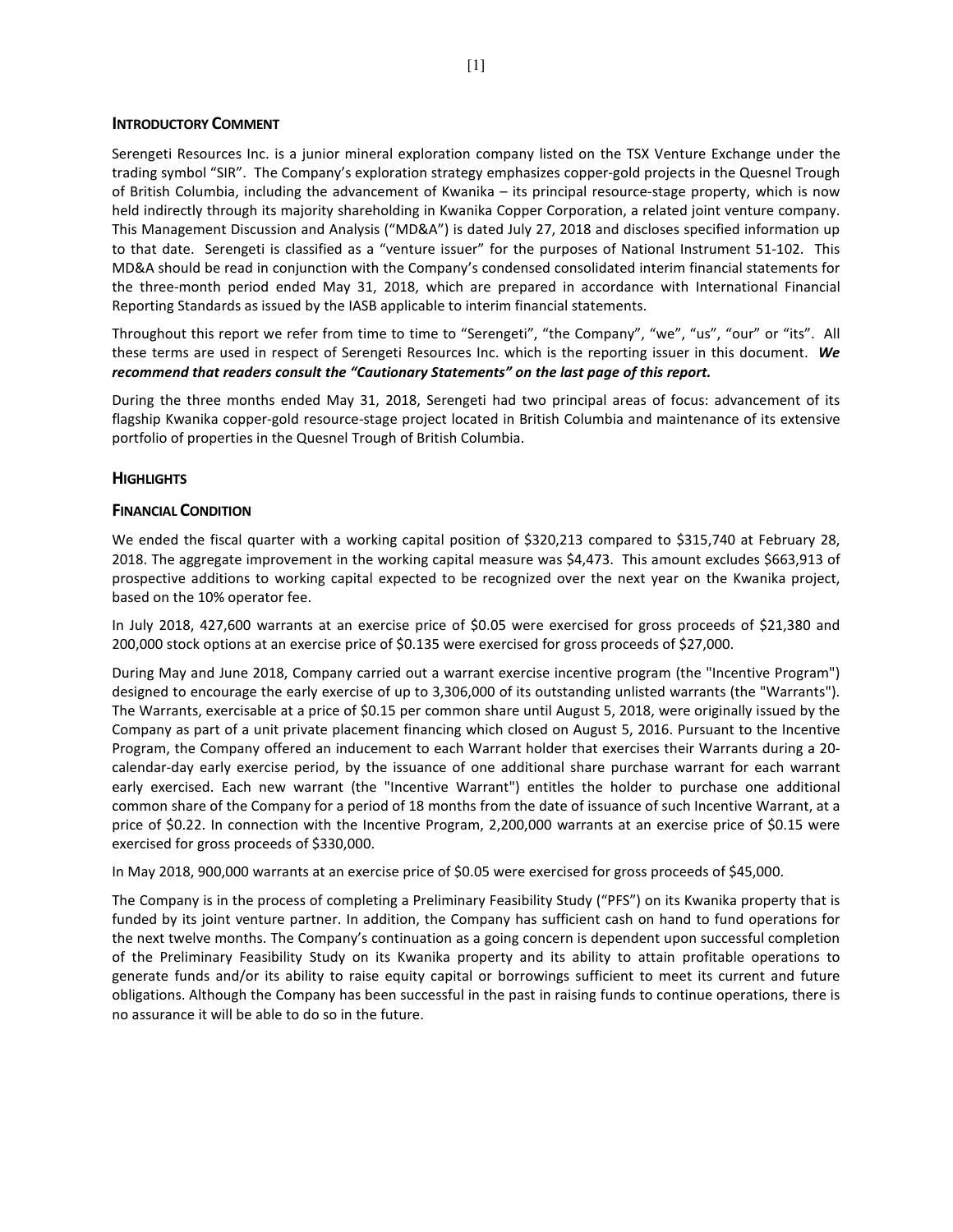#### **FINANCIAL PERFORMANCE**

#### **EXPENSES AND NET LOSS**

For the quarter ended May 31, 2018, the net loss was \$401,090 compared to \$115,172 for the quarter ended May 31, 2017, an increase of \$285,918. The increase is principally attributable to:

- Share-based payments expense of \$231,104 for the period ended May 31, 2018, related to the issue of 1,800,000 stock options in the current quarter;
- Project investigation costs of \$20,063 incurred in the current quarter;
- Director fees of \$12,500 incurred in the current quarter;
- An increase of \$9,849 in consulting fees related to the KCC joint venture as well as the engagement of a strategic adviser; and
- An increase of \$7,978 in office and miscellaneous expense related to an increase in rent of \$3,479 due to additional office space being leased as well as the upgrade of computer hardware and software.

# **CASH FLOWS**

The Condensed Consolidated Interim Statements of Cash Flows shows that our net cash position decreased by \$47,363 in the three-month period ended May 31, 2018. This decrease is attributable to net expenditures on exploration and evaluation assets of \$40,385 and \$223,035 in cash consumed by our operations. These cash outflows were largely offset by proceeds from the exercise of warrants for cash proceeds totaling \$206,250.

# **LIQUIDITY AND CAPITAL RESOURCES**

Our working capital position is addressed above in the section Financial Condition and we believe have adequate working capital to conduct our operations for the balance of the current fiscal year. We are in a position to meet our current obligations as they become due.

# **MAJOR OPERATING MILESTONES**

# **Joint Venture – Kwanika Copper Company**

On November 24, 2017, Serengeti completed a transaction whereby Serengeti, POSCO DAEWOO Company ("PDC") and Kwanika Copper Company ("KCC") (formerly known as Daewoo Minerals Canada Company) signed a definitive joint venture agreement (the "JVA") for the exploration and development of the Kwanika property (the "Project"). Pursuant to the JVA, the respective interests of Serengeti and PDC in the Project have been transferred to KCC, which will serve as the vehicle for the joint venture.

Key terms of the JVA and KCC structure include the following:

- PDC contributed a total of \$8.2 million in cash and holds 8,200,000 million common shares of KCC (representing 35% of the total issued shares of KCC).
- Serengeti contributed the Kwanika property, in exchange for 15,228,571 common shares of KCC (representing 65% of the total issued shares of KCC).
- Serengeti retains operatorship of the Project and is entitled to receive a \$700,000 operator's fee as the first disbursement from the Project funding.
- The Board of Directors of KCC consists of five individuals, three appointed by Serengeti and two appointed by PDC.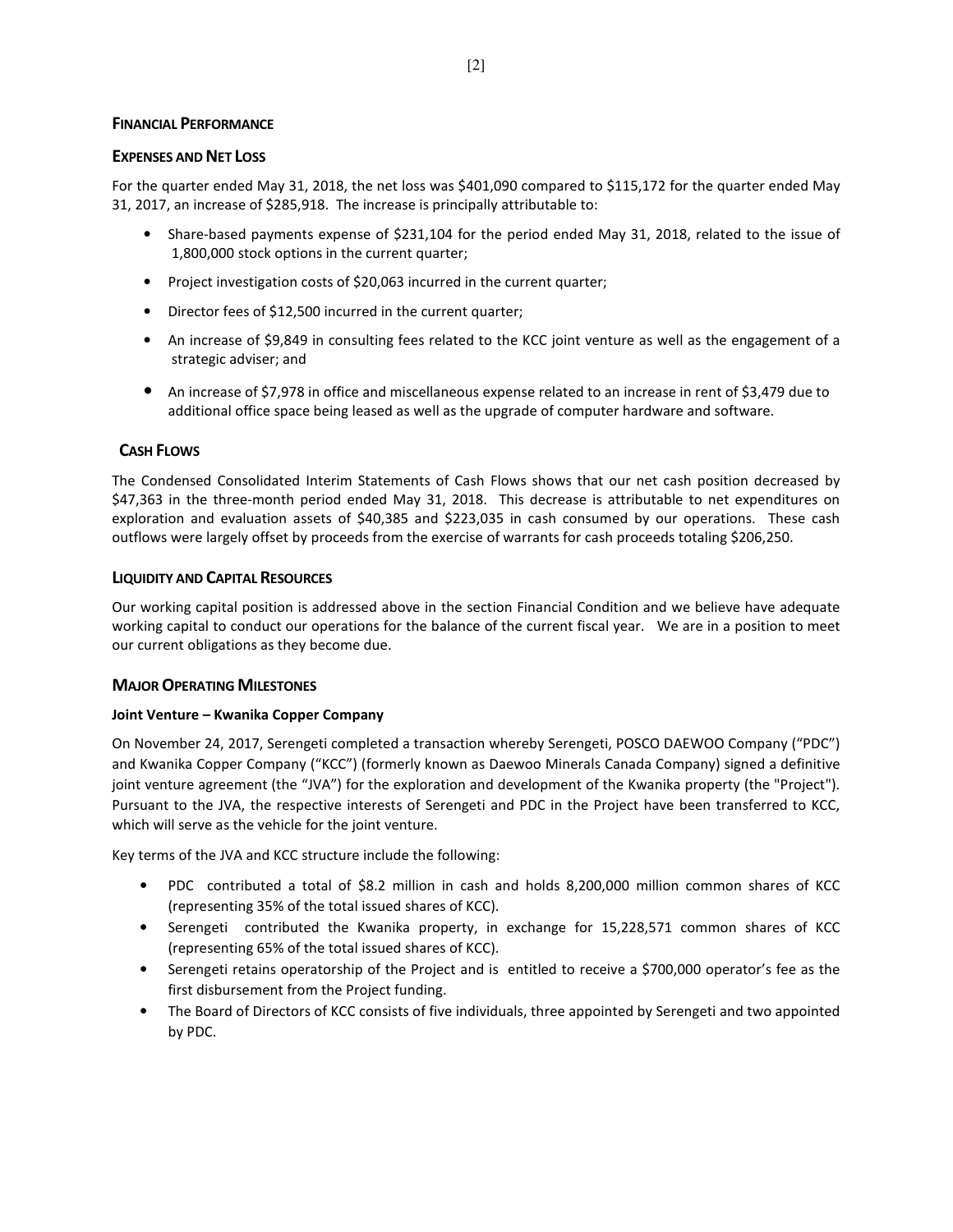#### **Kwanika Project Activity**

A Preliminary Economic Assessment (PEA) was completed by Moose Mountain Technical Services on April 3, 2017 and an independent NI 43-101 compliant Technical Report was posted on SEDAR on April 28, 2017. The PEA evaluated a 15,000 tonne per day combined open pit and underground mining operation, centered on the highest grade portion of the Central and South Zones on the Kwanika property. A summary of the results of the project evaluated in the PEA is as follows:

| Category                                          |    | <b>Units</b> | <b>First 8 Years</b> | <b>LOM</b> |
|---------------------------------------------------|----|--------------|----------------------|------------|
| <b>Tonnes Milled</b>                              |    | Κt           | 43,201               | 78,855     |
| Average Grade                                     | Cu | %            | 0.466                | 0.381      |
|                                                   | Au | g/t          | 0.539                | 0.357      |
|                                                   | Ag | g/t          | 1.391                | 1.398      |
| <b>Metal Production</b>                           | Cu | M lbs        | 403.462              | 600.635    |
|                                                   | Au | Moz          | 0.561                | 0.673      |
|                                                   | Ag | Moz          | 1.449                | 2.659      |
| Throughput                                        |    | tpd          | 15,000               |            |
| Mine Life                                         |    | Yrs          | 15                   |            |
| Net Cash Cost of Production<br>$(C1)^*$ per lb Cu |    | US\$         | \$0.70               | \$1.20     |

*\* Net Direct Cash Cost (C1) is an industry standard measure that represents the cash cost incurred at each processing stage, from mining through to recoverable metal delivered to market, less net by-product credits.* 

*Direct Cash Costs cover: Mining, ore freight and milling costs; Mine-site administration and general expenses; Concentrate freight, smelting and smelter general and administrative costs; Marketing costs (freight and selling).* 

| <b>Commodity Prices Assumed</b>               | US \$2.90/lb Cu<br>\$1270/oz Au<br>\$19.00 / oz Ag |  |  |  |  |  |
|-----------------------------------------------|----------------------------------------------------|--|--|--|--|--|
| US\$ / CDN\$                                  | 0.77                                               |  |  |  |  |  |
| <b>Initial CapEx</b>                          | CDN \$476 million                                  |  |  |  |  |  |
| <b>LOM Sustaining Capital</b>                 | CDN \$37 million                                   |  |  |  |  |  |
| <b>Cumulative Cash Flow (pretax/aftertax)</b> | CDN \$710 million / \$475 million                  |  |  |  |  |  |
| NPV at 5% (pretax/aftertax)                   | CDN \$411 million / \$255 million                  |  |  |  |  |  |
| NPV at 7% (pretax/aftertax)                   | CDN \$324 million / \$191 million                  |  |  |  |  |  |
| NPV at 8% (pretax/aftertax)                   | CDN \$286 million / \$163 million                  |  |  |  |  |  |
| NPV at 10% (pretax/aftertax)                  | CDN \$220 million / \$114 million                  |  |  |  |  |  |
| IRR (pretax/aftertax)                         | 21.1%/16.6%                                        |  |  |  |  |  |
| Payback (pretax/aftertax)                     | $3.7/4.0$ years                                    |  |  |  |  |  |

#### **2017 Project Base Case Economics:**

The PEA recommended advancing the project to a higher level of study leading to a PFS and eventually to a Feasibility Study. The immediate work will require field work and data gathering for Pre-Feasibility engineering and baseline environmental studies in preparation for consultation with First Nations, sustainability discussions with local stakeholders and preparations for permit applications with regulators. This will include additional drilling to improve the modelled resource classification, geotechnical drilling, starting long duration waste rock characterization studies, and background environmental field surveys.

The cost of this recommended program over a two-year time frame has been estimated at \$6,985,000 and KCC is, at the date of writing, proceeding with the advancement of a PFS for the project. On May 17, 2018, KCC and the Company announced that Merit Consultants International had been selected to lead a consortium of geotechnical, environmental, metallurgical, resource, open pit and underground mining, tailings/waste/water management,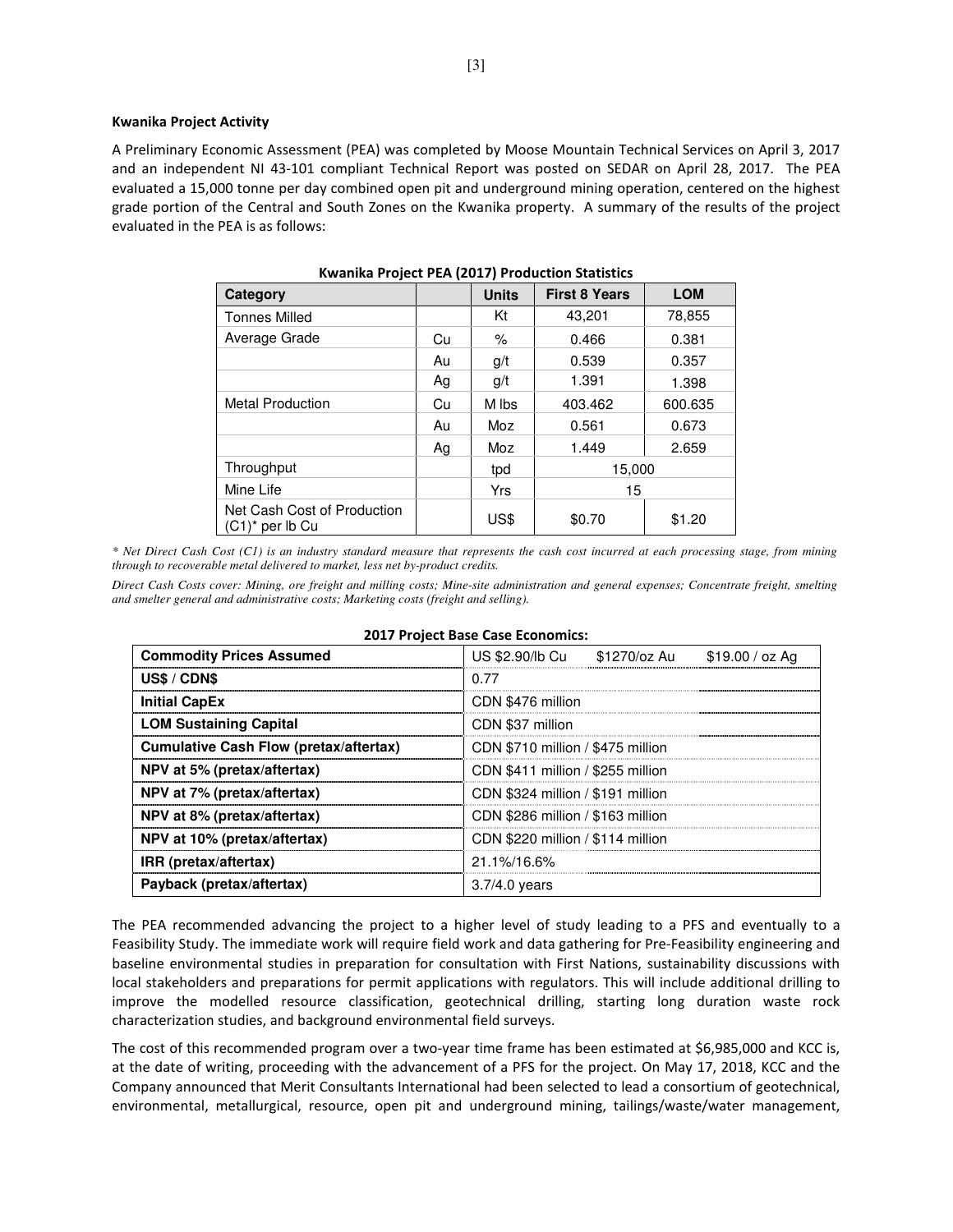hydrology and hydrogeology specialized consultants in the conduct of the PFS which is estimated to be completed in mid-2019.

On May 29, 2018, KCC announced that it had signed an exploration agreement with Takla Lake First Nation providing for communication protocols and mutually beneficial collaboration between KCC and Takla, thereby providing certainty to the Company as the Kwanika project advances through pre-feasibility.

On July 3, 2018, the Company announced that KCC had mobilized two diamond drills and technical crews to the Kwanika Copper Gold Project. Completion of the partner- funded PFS is expected in mid-2019. Approximately 8,000 meters of drilling is planned, including 6,600 meters in twelve holes in support of detailed open-pit and underground engineering design and resource upgrade drilling for the Central Zone, as well as deepening prior drill hole K-16-179 which intercepted 59 metres grading 0.26% Cu and 0.29 g/t Au at 903 meters (SIR News Release dated September 22, 2016).

#### **Other Projects**

On March 4, 2018, Serengeti announced an option agreement to acquire a 100% interest in the Atty property from Finlay Minerals Ltd. and a similar interest in the adjacent ATG property from Electrum Resource Corp. Combined with the Company's UDS property, Serengeti now controls 6800 Ha of highly prospective ground immediately adjacent to the Kemess mining district and a substantial program of drill target development is planned for the current field season.

Serengeti also holds a 100% interest in fifteen other properties and a 56.3% interest in one additional property in joint venture partnership with Fjordland Exploration Inc. Serengeti and Fjordland Exploration are jointly funding that project's current program. All properties are located in the Quesnel Trough of British Columbia. The Quesnel Trough is host to the Kemess, Mt. Milligan, Mt. Polley, New Afton, and Copper Mountain porphyry copper-gold deposits. Details of Serengeti's property portfolio in BC can be found on the Company's website at www.serengetiresources.com.

# **SIGNIFICANT TRANSACTIONS WITH RELATED PARTIES**

# **Key management personnel compensation**

During the three-month period ended May 31, 2018, the Company incurred salaries of \$45,000 for David Moore, Chief Executive Officer, consulting fees of \$15,310 paid to a company controlled by Sheri Rempel, Chief Financial Officer, consulting fees of \$8,730 paid to a company controlled by Pamela White, Corporate Secretary and director fees of \$12,500.